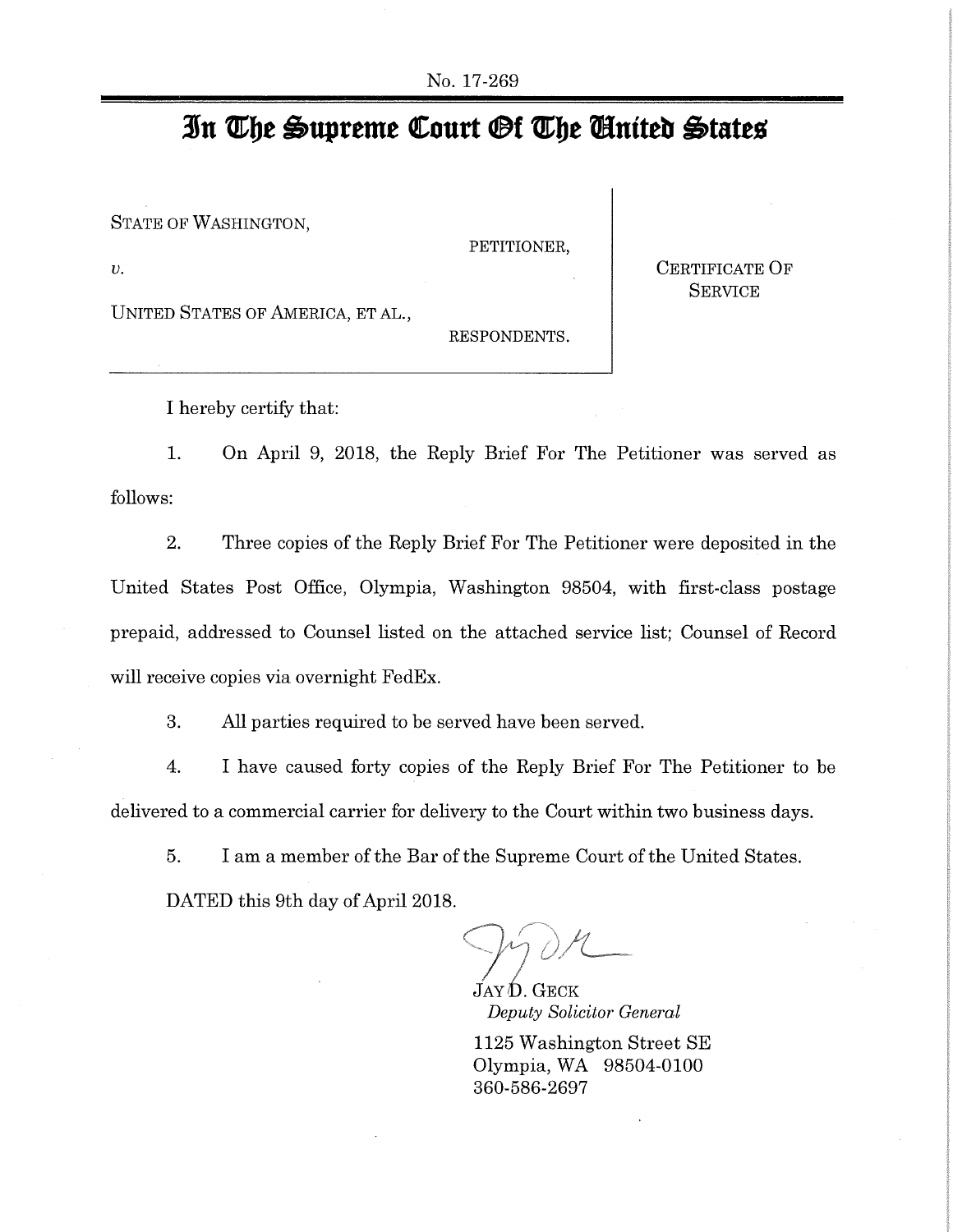## SERVICE LIST

COUNSEL FOR RESPONDENTS:

NOEL FRANCISCO UNITED STATES DEPARTMENT OF **JUSTICE** 950 PENNSYLVANIA AVE NW WASHINGTON DC 20530-0001

WILLIAM M JAY GOODWIN PROCTER LLP 901 NEW YORK AVE NW WASHINGTON DC 20001

HOH INDIAN TRIBE; JAMESTOWN S'KLALLAM & PORT JOHN SLEDD GAMBLE S'KLALLAM TRIBES; LOWER ELWHA KANJI & KATZEN PLLC KLALLAM TRIBE; NISQUALLY INDIAN TRIBE; SAUK-401 SECOND AVE S STE 700 SUTATTLE TRIBE; SQUAXIN ISLAND TRIBE; SEATTLE WA 98104 STILLAGUAMISH TRIBE OF INDIANS; SUQUAMISH INDIAN TRIBE

THOMAS A ZEILMAN CONFEDERATED TRIBES AND BANDS OF THE YAKAMA NATION PO BOX 34 YAKIMA WA 98907-0034

ALAN C STAY - ANN E TWEEDY MUCKLESHOOT INDIAN TRIBE 39015 172ND AVE SE AUBURN WA 98092

MARY M NEIL LUMMI NATION 2665 KWINA ROAD BELLINGHAM WA 98226

BRIAN C GRUBER MAKAH TRIBE ZIONTZ CHESTNUT 2101 FOURTH AVE STE 1230 SEATTLE WA 98121-2331

CONNIE SUE MARTIN NOOKSACK TRIBE SCHWABE WILLIAMSON & WYATT 1420 5TH AVENUE, SUITE 3400 SEATTLE WA 98101-2339

SAMUEL J STILTNER PUYALLUP TRIBE 3009 EAST PORTLAND AVE TACOMA WA 98404-4926